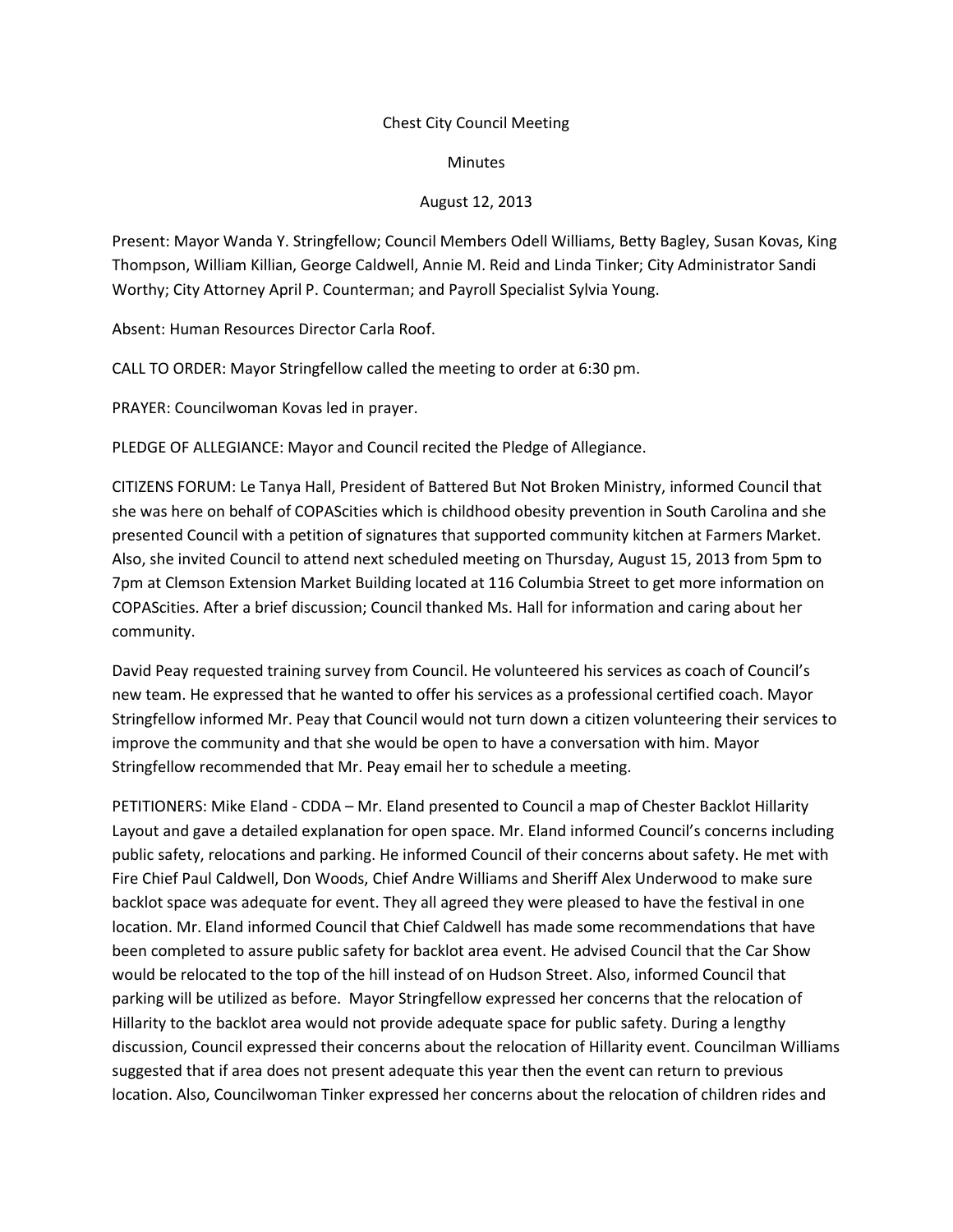agreed with Mayor Stringfellow that she did not think that the backlot area would provide adequate space and public safety. She asked if children rides could be back on Wylie Street, ARP Church parking lot. Mr. Eland informed Council that he would take their concerns to CDDA board and return with feedback to Council. In conclusion, Mr. Eland presented and explained to Council August 1<sup>st</sup> Town-Hall meeting report.

# ADMINISTRATIVE REPORT:

Mayor Stringfellow welcomed Sandi Worthy as new City Administrator. Mayor Stringfellow asked Council did they have any questions about Administrative Report. On behalf of the Beautification Committee Councilwoman Reid thanked volunteers, merchants, Public Works Director Raymond Douglas and Public Works Department for helping plant flowers throughout the city. Councilman Williams expressed his concerns with the appearance of the corner of Hudson Street and Saluda Street. Councilman Williams suggested that the city contact owner to improve appearance of the corner of Hudson Street and Saluda Street. After a brief discussion; Mayor Stringfellow requested that Raymond Douglas and Sandi Worthy take steps to improve location.

Councilman Williams expressed his concerns with vendors receiving payments from the city. After a brief discussion; Finance Director Crystal Smith informed Council that with current policy checks are processed on the 10<sup>th</sup> and 25<sup>th</sup> of every month; however, she met with Sandi Worthy that day and discussed processing checks every Friday.

Councilwoman Reid asked Council if a Strategic Planning Committee meeting been scheduled yet. After a brief discussion, Mayor Stringfellow informed Council that a Strategic Planning Committee meeting has not been scheduled yet.

UNIFINISHED BUSINESS: No discussion.

# NEW BUSINESS:

MASC Elected Officials Conference Update – Councilman Caldwell – Councilman Caldwell excitedly informed Council that he had an enjoyable experience at the MASC Elected Officials Conference. He reported that it was a five hour ride to visit areas around Greenville, SC with two buses; also, he gave a detailed report of activity during their visit. Councilwoman Reid gave Council an outline on information from MASC Annual Meetings for the Love of Cities. She informed Council that she will give an in-depth review of outline at the Strategic Planning Committee meeting.

Mayor Stringfellow asked Mrs. Worthy to look into scheduling a Strategic Planning Session for Saturday, September 14, 2013 from 9am to 2pm at the Parks and Recreation building. Mayor Stringfellow suggested that Council would have a month to prepare for meeting and she asked Recreation Director Jack Sink to schedule for Council for use of recreation building for meeting.

Council had a lengthy discussion on improving development and unity to become a more productive community. Councilman Killian expressed that they needed to work together as one to make a better community.